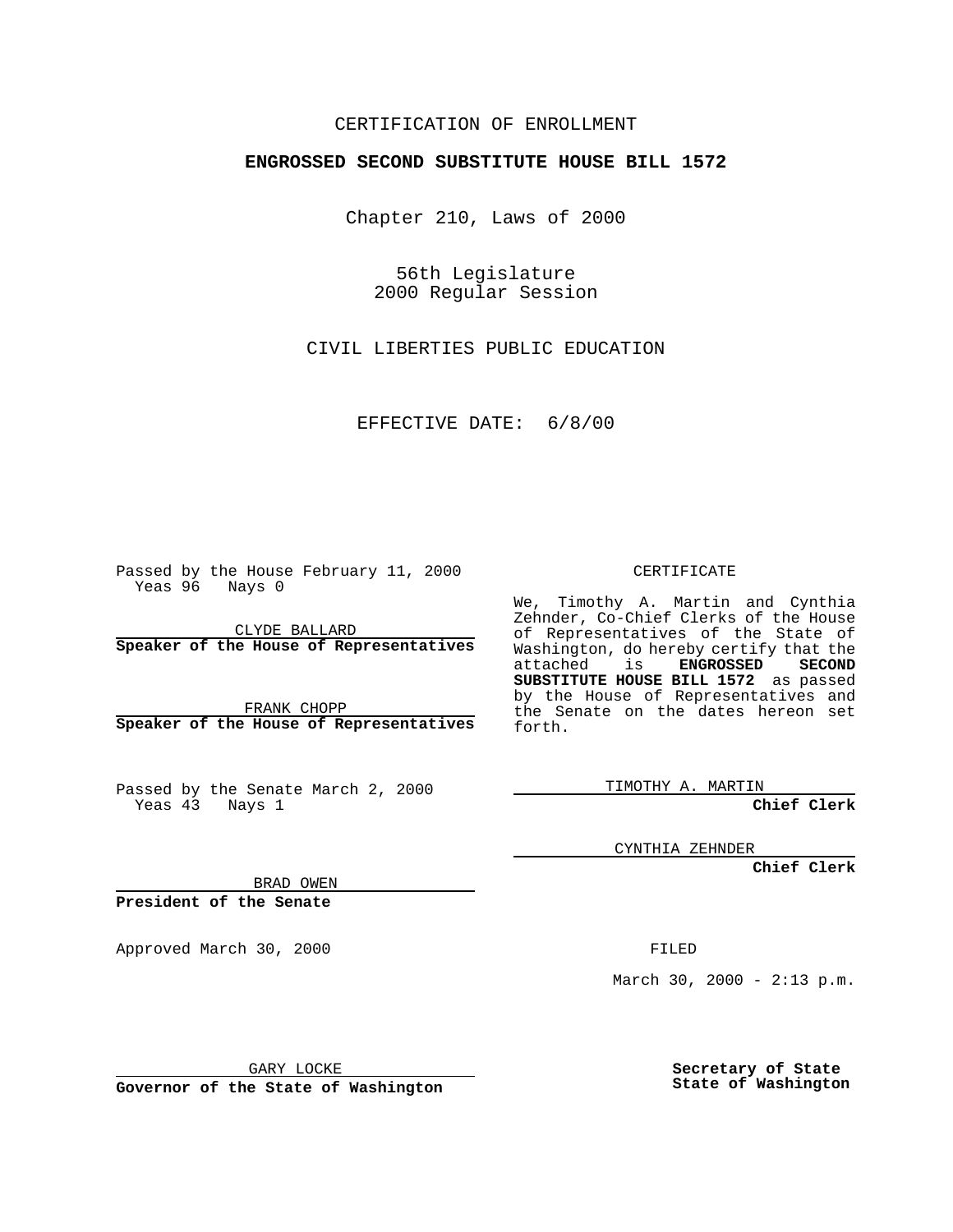## **ENGROSSED SECOND SUBSTITUTE HOUSE BILL 1572** \_\_\_\_\_\_\_\_\_\_\_\_\_\_\_\_\_\_\_\_\_\_\_\_\_\_\_\_\_\_\_\_\_\_\_\_\_\_\_\_\_\_\_\_\_\_\_

\_\_\_\_\_\_\_\_\_\_\_\_\_\_\_\_\_\_\_\_\_\_\_\_\_\_\_\_\_\_\_\_\_\_\_\_\_\_\_\_\_\_\_\_\_\_\_

Passed Legislature - 2000 Regular Session

## **State of Washington 56th Legislature 2000 Regular Session**

**By** House Committee on Education (originally sponsored by Representatives Wensman, Tokuda, Santos, Quall, Veloria, Schoesler, Conway, Murray, Constantine, Ogden, Rockefeller, Kenney, O'Brien, D. Schmidt and Haigh)

Read first time 01/27/2000. Referred to Committee on .

 AN ACT Relating to providing educational and instructional materials about the experiences of persons of Japanese descent during World War II to K-12 and postsecondary students and other citizens of the state of Washington; and adding new sections to chapter 28A.300 RCW.

BE IT ENACTED BY THE LEGISLATURE OF THE STATE OF WASHINGTON:

NEW SECTION. **Sec. 1.** The legislature finds that:

 (1) In order to adequately prepare our youth for their meaningful participation in our democratic institutions and processes, there must be strong educational resources aimed at teaching students and the public about the fragile nature of our constitutional rights.

 (2) The federal commission on wartime relocation and internment of civilians was established by congress in 1980 to review the facts and circumstances surrounding executive order 9066, issued on February 19, 1942, and the impact of the executive order on American citizens and permanent residents, and to recommend appropriate remedies.

 The commission of wartime relocation and internment of civilians issued a report of its findings in 1983 with the reports "Personal Justice Denied" and "Personal Justice Denied-Part II, Recommendations."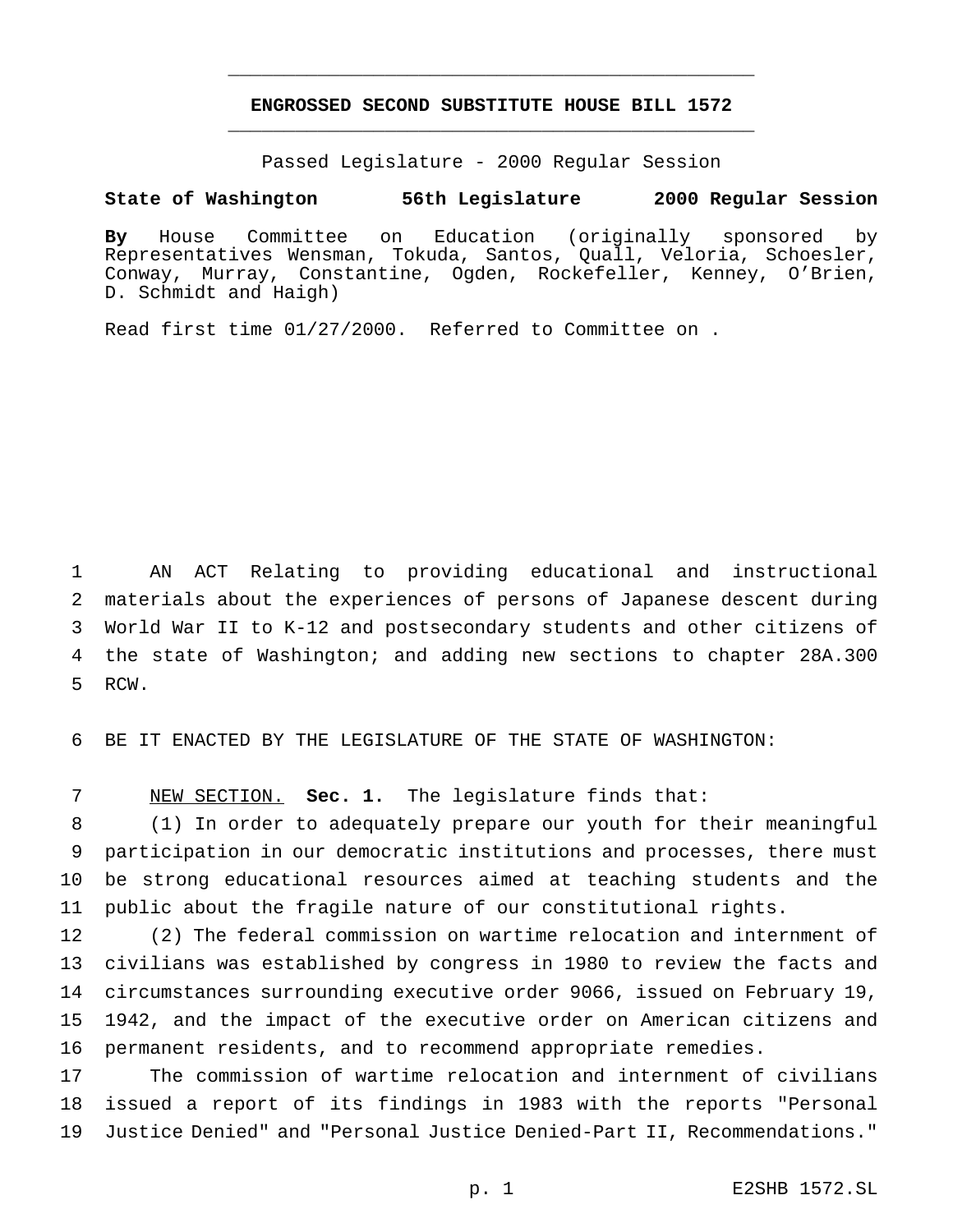The reports were based on information gathered through twenty days of hearings in cities across the country, particularly the West coast. Testimony was heard from more than seven hundred fifty witnesses, including evacuees, former government officials, public figures, interested citizens, historians, and other professionals who have studied the internment of Japanese-Americans during World War II.

 (3) The lessons to be learned from the internment of Japanese- Americans during World War II are embodied in "Personal Justice Denied- Part II, Recommendations" which found that executive order 9066 was not justified by military necessity, and the decisions that followed from it were not founded upon military considerations. These decisions included the exclusion and detention of American citizens and resident aliens of Japanese descent. The broad historical causes that shaped these decisions were race prejudice, war hysteria, and a failure of political leadership. Widespread ignorance about Americans of Japanese descent contributed to a policy conceived in haste and executed in an atmosphere of fear and anger at Japan. A grave personal injustice was done to the American citizens and resident aliens of Japanese ancestry who, without individual review or any probative evidence against them were excluded, removed, and detained by the United States during World War II.

 (4) A grave injustice was done to both citizens and permanent residents of Japanese ancestry by the evacuation, relocation, and internment of civilians during World War II. These actions were carried out without adequate security reasons and without any documented acts of espionage or sabotage, and were motivated largely by racial prejudice, wartime hysteria, and a failure of political leadership. The excluded individuals of Japanese ancestry suffered enormous damages, both material and intangible, and there were incalculable losses in education and job training, all of which resulted in significant human suffering for which appropriate compensation has not been made. For these fundamental violations of the basic civil liberties and constitutional rights of these individuals of Japanese ancestry, the United States congress apologized on behalf of the nation in the federal civil liberties act of 1988.

 NEW SECTION. **Sec. 2.** The legislature intends to develop a grant program to fund public educational activities and development of educational materials to ensure that the events surrounding the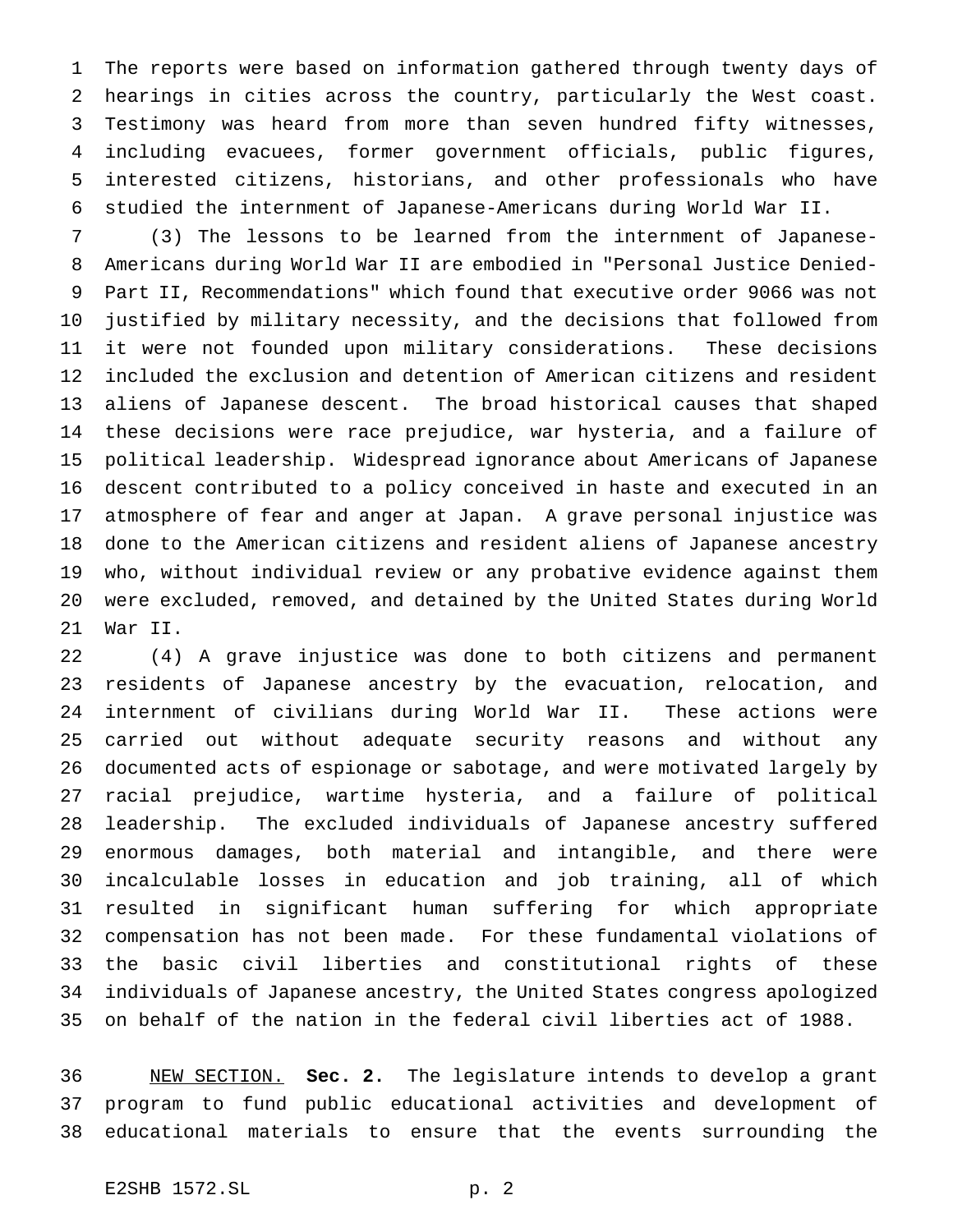exclusion, forced removal, and internment of civilians and permanent resident aliens of Japanese ancestry will be remembered, and so that the causes and circumstances of this and similar events may be illuminated and understood.

 NEW SECTION. **Sec. 3.** As used in chapter . . ., Laws of 2000 (this act), "program" means the Washington civil liberties public education program, unless the context clearly requires otherwise.

 NEW SECTION. **Sec. 4.** Consistent with the legislative findings in section 1 of this act, the legislature shall establish the Washington civil liberties public education program. The program provides grants for the purpose of establishing a legacy of remembrance as part of a continuing process of recovery from the World War II exclusion and detention of individuals of Japanese ancestry. The program is created to do one or both of the following:

 (1) Educate the public regarding the history and the lessons of the World War II exclusion, removal, and detention of persons of Japanese ancestry through the development, coordination, and distribution of new educational materials and the development of curriculum materials to complement and augment resources currently available on this subject matter; and

 (2) Develop videos, plays, presentations, speaker bureaus, and exhibitions for presentation to elementary schools, secondary schools, community colleges, and to other interested parties.

 NEW SECTION. **Sec. 5.** (1) The superintendent of public instruction shall allocate grants under the program established in chapter . . ., Laws of 2000 (this act) from private donations or within amounts appropriated for this specific purpose. The grants shall be awarded on a competitive basis.

 (2) The superintendent of public instruction may contract with independent review panelists and establish an advisory panel to evaluate and make recommendations to the superintendent of public instruction based on grant applications.

 (3) The superintendent of public instruction shall select grant recipients from applicants who meet all of the following criteria:

 (a) The capability to administer and complete the proposed project 36 within specified deadlines and within the specified budget;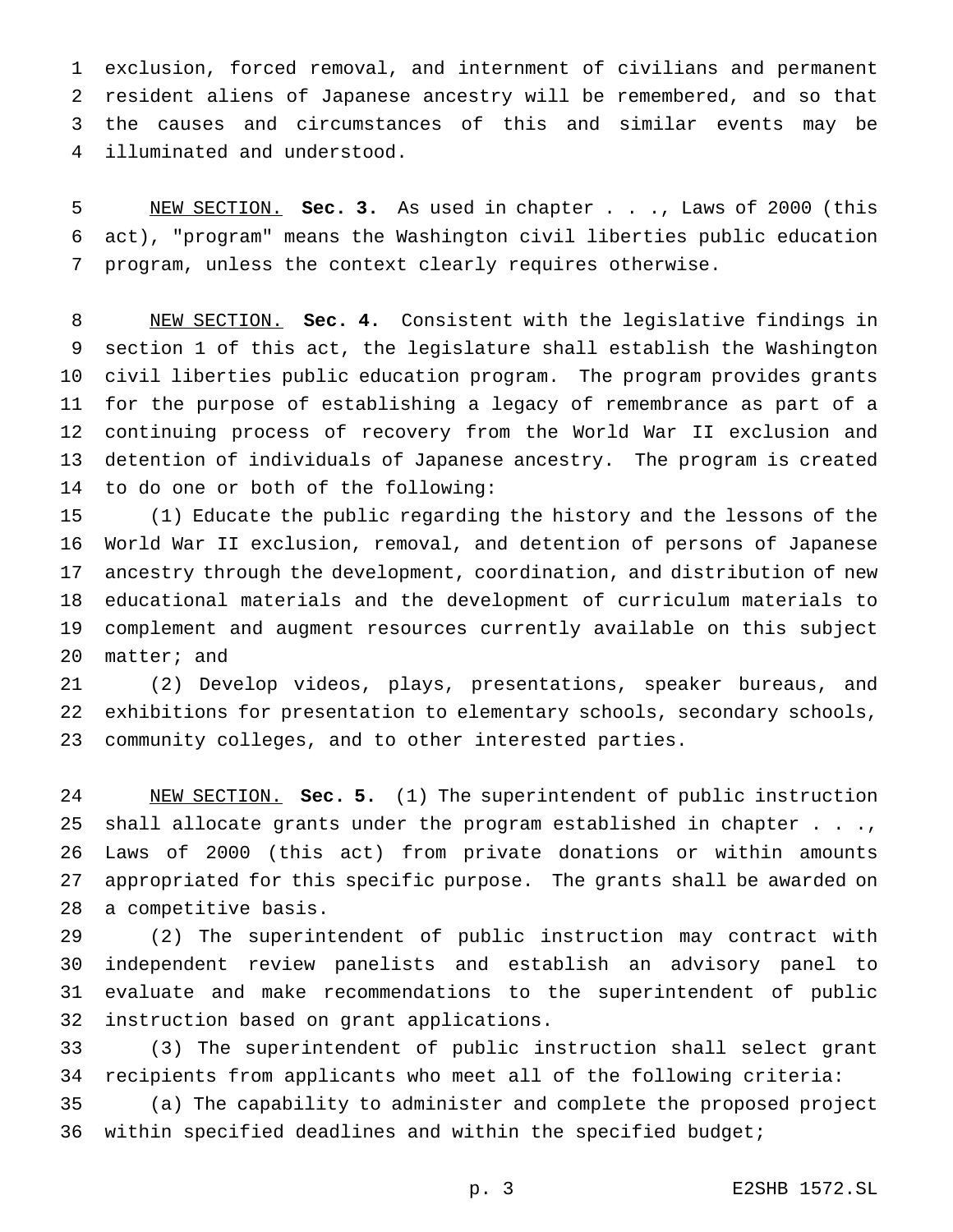(b) The experience, knowledge, and qualifications necessary to conduct quality educational activities regarding the exclusion and detention of Japanese-Americans during World War II;

 (c) Projects that relate the Japanese-American exclusion and detention experience with civil rights included in the Declaration of Independence and the Constitution so that this event may be illuminated and understood in order to prevent similar violations of civil rights in the future;

 (d) Projects that are designed to maximize the long-term educational impact of this chapter;

 (e) Projects that build upon, contribute to, and expand upon the existing body of educational and research materials on the exclusion 13 and detention of Japanese-Americans during World War II; and

 (f) Projects that include the variety of experiences regarding the exclusion and detention of Japanese-Americans and its impact before, during, and after World War II including those Japanese-Americans who served in the military and those who were interned in department of justice camps.

 (4) Applicants for grants under the program are encouraged to do each of the following:

 (a) Involve former detainees, those excluded from the military area, and their descendants in the development and implementation of projects;

 (b) Develop a strategy and plan for raising the level of awareness and understanding among the American public regarding the exclusion and detention of Japanese-Americans during World War II so that the causes and circumstances of this and similar events may be illuminated and understood;

 (c) Develop a strategy and plan for reaching the broad, multicultural population through project activities;

 (d) Develop local and regional consortia of organizations and individuals engaged in similar educational, research, and development efforts;

 (e) Coordinate and collaborate with organizations and individuals engaging in similar educational, research, and development endeavors to maximize the effect of grants;

 (f) Utilize creative and innovative methods and approaches in the research, development, and implementation of their projects;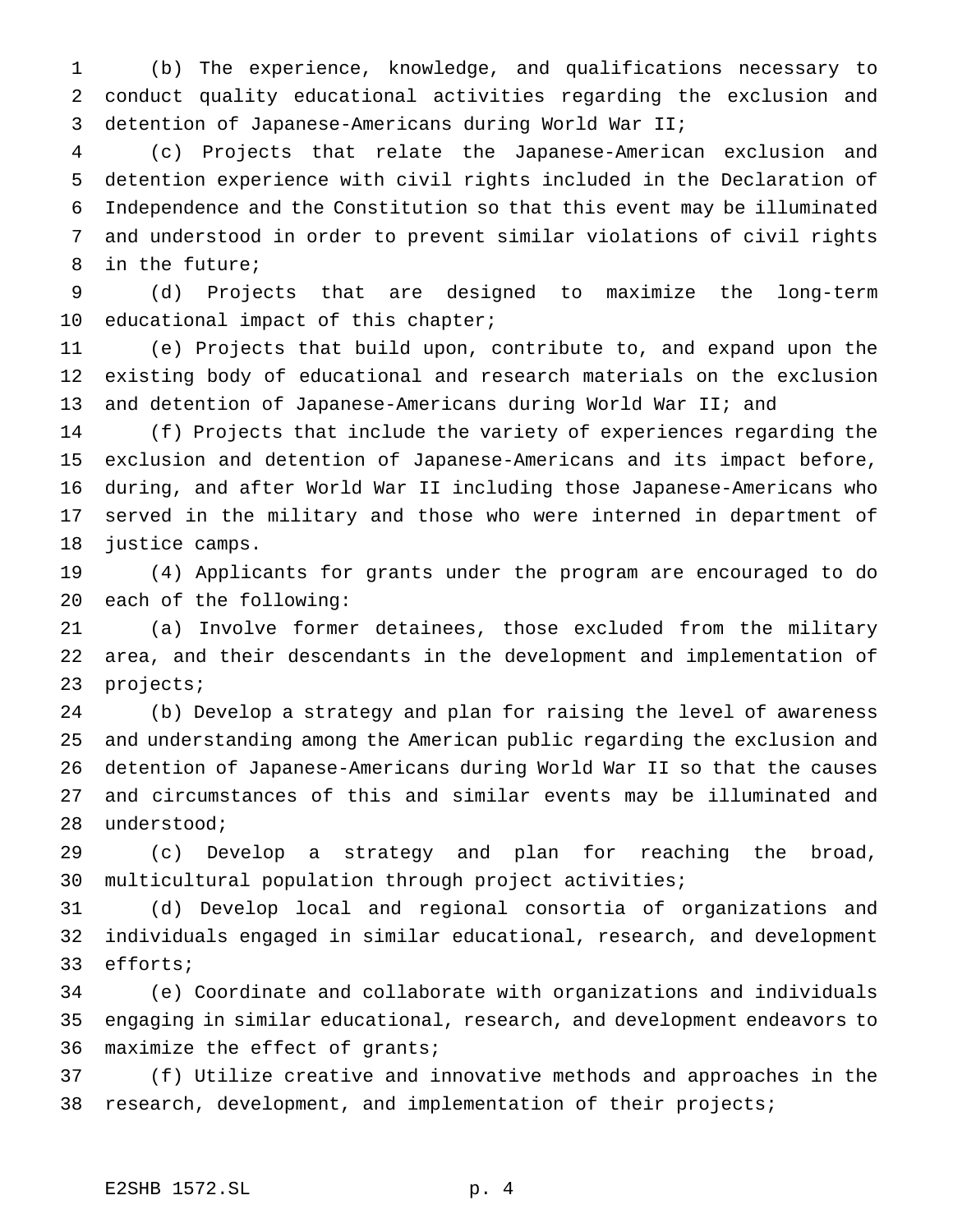(g) Seek matching funds, in-kind contributions, or other sources of support to supplement their proposal;

 (h) Use a variety of media, including new technology, and the arts to creatively and strategically appeal to a broad audience while enhancing and enriching community-based educational efforts;

 (i) Include in the grant application, scholarly inquiry related to the variety of experiences and impact of the exclusion and detention of persons of Japanese ancestry during World War II; and

 (j) Add relevant materials to or catalogue relevant materials in libraries and other repositories for the creation, publication, and distribution of bibliographies, curriculum guides, oral histories, and other resource directories and supporting the continued development of scholarly work on this subject by making a broad range of archival, library, and research materials more accessible to the American public. (5) The superintendent of public instruction may adopt other criteria as it deems appropriate for its review of grant proposals. In reviewing projects for funding, scoring shall be based on an evaluation of all application materials including narratives, attachments, support letters, supplementary materials, and other materials that may be requested of applicants.

 (6)(a) In the review process, the superintendent of public instruction shall assign the following order of priority to the criteria set forth in subsection (3) of this section:

 (i) Subsection (3)(a) through (d) of this section, inclusive, shall be given highest priority; and

 (ii) Subsection (3)(e) through (f) of this section, inclusive, shall be given second priority.

 (b) The superintendent of public instruction shall consider the overall breadth and variety of the field of applicants to determine the projects that would best fulfill its program and mission. Final grant awards may be for the full amount of the grant requests or for a portion of the grant request.

 (7) The superintendent of public instruction shall determine the types of applicants eligible to apply for grants under this program.

 (8) The office may accept gifts, grants, or endowments from public or private sources for the program and may spend any gifts, grants, or endowments or income from public or private sources according to their terms.